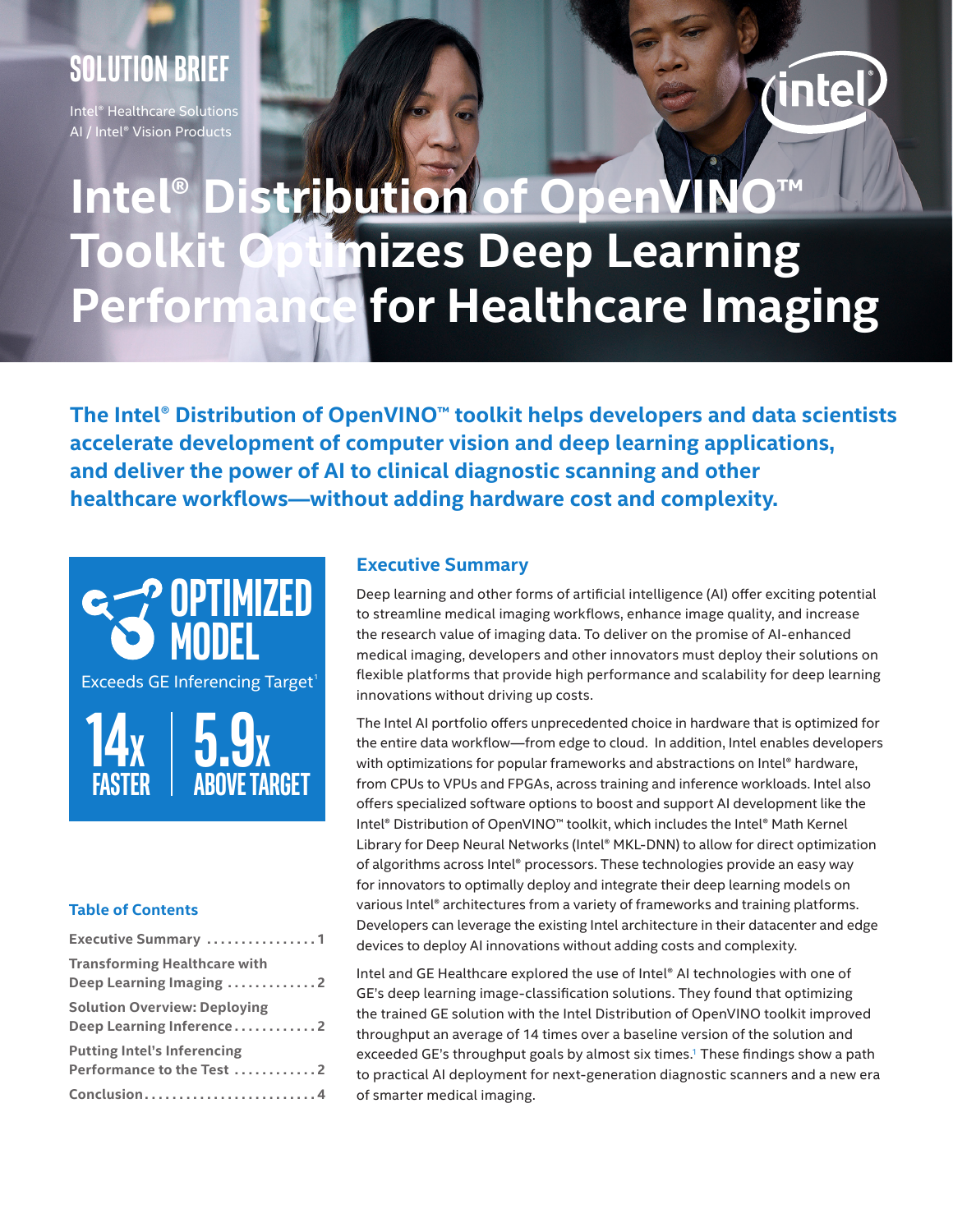#### <span id="page-1-0"></span>**Transforming Healthcare with Deep Learning Imaging**

Medical images are valuable in diagnosing a wide range of health issues, as well as planning treatment and assessing its results. Aggregated with other sources of healthcare and demographic information, imaging data can also lead to novel insights that inspire next-generation treatment breakthroughs.

Deep learning and other forms of AI offer exciting potential to improve medical imaging workflows and enhance medical imaging quality. Deep learning is a branch of machine learning in which developers create mathematical and neural network models and use vast amounts of data to "train" them to perform tasks such as recognizing and classifying medical images. Once a trained model is sufficiently accurate, it can be deployed with other algorithms as an "inference engine," to evaluate and categorize real-world inputs from medical imaging devices like X-ray machines and CT scanners.

For medical imaging AI solutions, the deployment architecture must deliver high inferencing throughput that keeps pace with busy radiology workflows but doesn't restrict flexibility or add needless complexity and costs to the deployment environment.

#### **Solution Overview: Deploying Deep Learning Inference**

In addition to its powerful processors, memory, and storage solutions, Intel offers tools for optimized inferencing on flexible, cost-effective Intel architecture.

The Intel Distribution of OpenVINO toolkit is a free set of tools that lets developers optimize deep learning models for faster execution on Intel processors and accelerators. The toolkit imports trained models from Caffe\*, MXNet\*, TensorFlow\*, ONNX\*, and other popular deep learning frameworks, regardless of the hardware platforms used to train the models. Developers can quickly integrate various trained neural network models with application logic using a unified application programming

interface (API). The toolkit maximizes inference performance by reducing the solution's overall footprint and optimizing performance for Intel hardware.

The toolkit also enhances models for improved execution, storage, and transmission, and it enables seamless integration with application logic. Developers can also test and validate their models on the target hardware environment to confirm accuracy and performance. The result is an embedded-friendly inferencing solution with a small footprint and excellent performance for high-throughput deployment on industrystandard technologies.

The Intel Distribution of OpenVINO toolkit includes the Intel MKL-DNN, a high-performance library designed to accelerate neural network primitives, increase application performance, and reduce development time. Intel MKL-DNN is also available as a standalone, open source package.

#### **Putting Intel's Inferencing Performance to the Test**

GE Healthcare, a leading provider of medical imaging equipment and other healthcare technologies, worked with Intel to test inferencing performance for one of GE's deep learning solutions. Developed by a team from GE Healthcare's Computed Tomography (CT) scan division, the solution classifies and tags scanned image slices, making it easier to find relevant images and use them for research or clinical comparison.

GE's CT imaging specialists developed and trained their AI model using the Python\* programming language and open source software, including the TensorFlow and Keras\* libraries for deep learning. Collaborating with some of Intel's AI optimization experts, they used the Intel Distribution of OpenVINO toolkit to set up, test, and optimize their solution on existing Intel architecture-based infrastructure. Reflecting the need for cost-effective inference performance, the CT experts set a target of classifying 100 images per second using no more than four dedicated cores of an Intel® Xeon® processor.



#### AI-Enhanced CT Imaging using Intel® Distribution of OpenVINO™ Toolkit

**Figure 1.** By optimizing models with the Intel® MKL-DNN, a neural network library within the Intel® Distribution of OpenVINO™ toolkit, GE Healthcare has been able to achieve outstanding inferencing performance at the enterprise edge in clinical and research settings.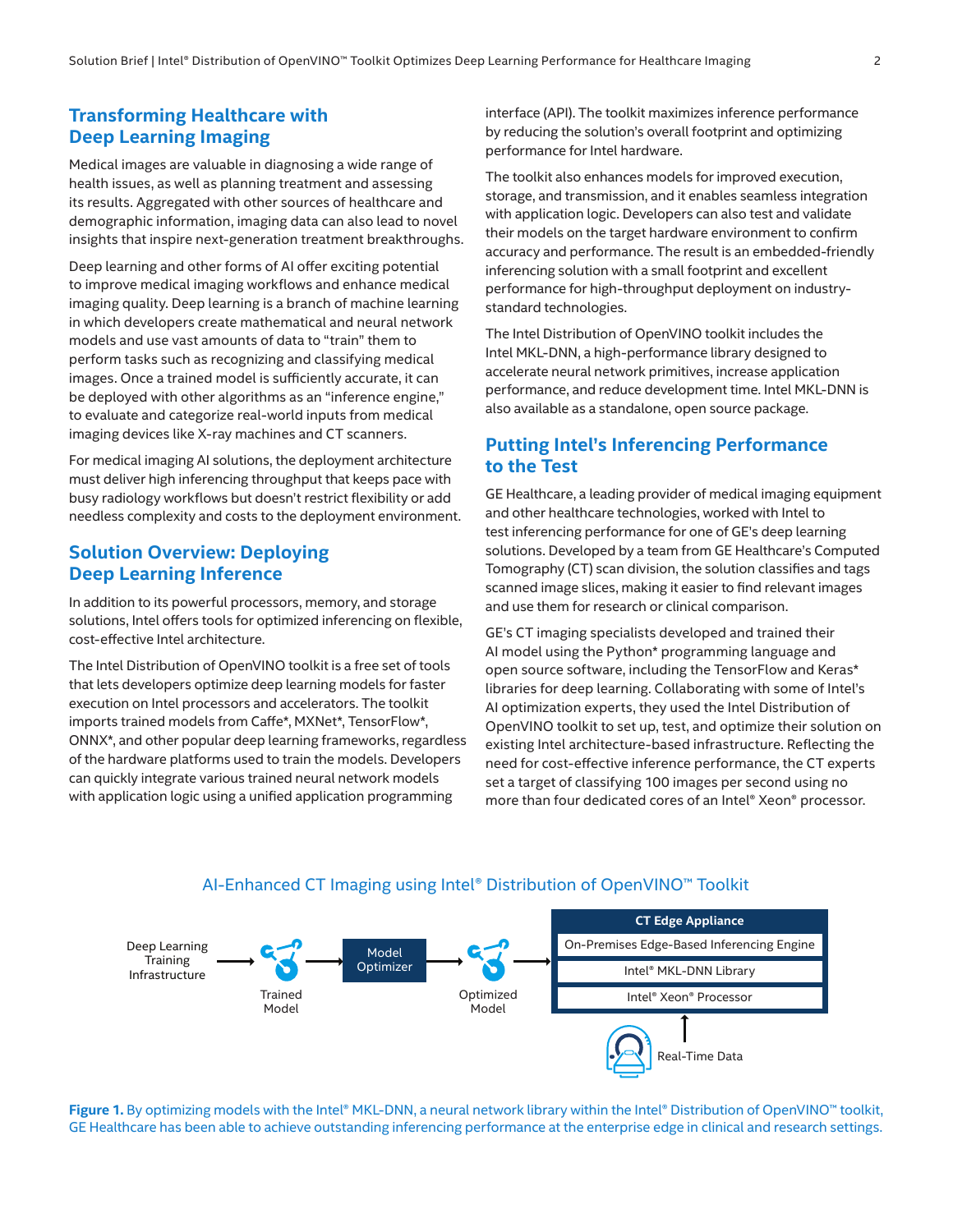The results were impressive. The optimized codes produced by Intel MKL-DNN, a neural network library within the Intel Distribution of OpenVINO toolkit, improved inferencing throughput an average of 14 times over the baseline TensorFlow model running on the same system, and easily met GE's performance target. In fact, a single core of the Intel® Xeon® processor E5-2650 ran nearly 150 percent faster than GE's performance target, and four cores of the processor exceeded GE Healthcare's goal by nearly six times (see Figure 2). Intel benchmarks show the new Intel® Xeon® Platinum 8180 processor delivering up to 2.4 times higher performance for a range of AI workloads compared to the previous generation.[2](#page-3-2)

"We want to keep deployment costs down for our customers, so we need the performance and flexibility to run a whole range of AI and imaging processing tasks in a variety of clinical environments. We think using multi-purpose processors along with Intel-optimized frameworks and software tools from Intel can offer a cost-effective way to leverage AI in medical imaging in new and meaningful ways."

**David Chevalier, principal engineer, GE Healthcare**

#### **Flexible Deployment**

By delivering excellent inferencing performance on just a handful of CPU cores, Intel Xeon processors and the Intel Distribution of OpenVINO toolkit enable innovators such as GE Healthcare to run AI solutions at high performance on the same cost-effective edge-server infrastructure that handles local image-processing tasks such as reconstruction, registration, segmentation, and noise reduction. AI developers can take advantage of deep learning frameworks optimized for Intel hardware and the tools used to deploy their inferencing solutions on Intel architecture, regardless of the development and training environment they used.

CPU-based inferencing on Intel processors also offers innovators such as GE the flexibility to change where inferencing occurs. While medical-imaging AI deployments currently run in inferencing appliances at the on-premises server, nextgeneration inferencing can move to an on-premises or offpremises cloud, or into the scanner itself (Figure 3).



**Figure 3.** Running on Intel® processors gives AI innovators the flexibility to deploy inferencing capabilities in diagnostic imaging equipment, on-premises infrastructure, or secure external clouds.



#### Scalable High Performance for Deep Learning Inferencing

**Figure 2.** The Intel® Xeon® processor E5-2650 exceeded GE's inferencing performance target by nearly 6X, and demonstrated steady, scalable performance for solutions needing more cores. Performance results are based on testing as of February 2018 and may not reflect all publicly available security updates. Testing configuration: Intel® Xeon® processor E5-2650 v4 at 2.20GHz, 264 GB of memory, Intel® Solid State Drive Data Center 480 GB, and CentOS Linux\* 7.4.1708 and a privacy-protected data set of 8,834 CT scan images.